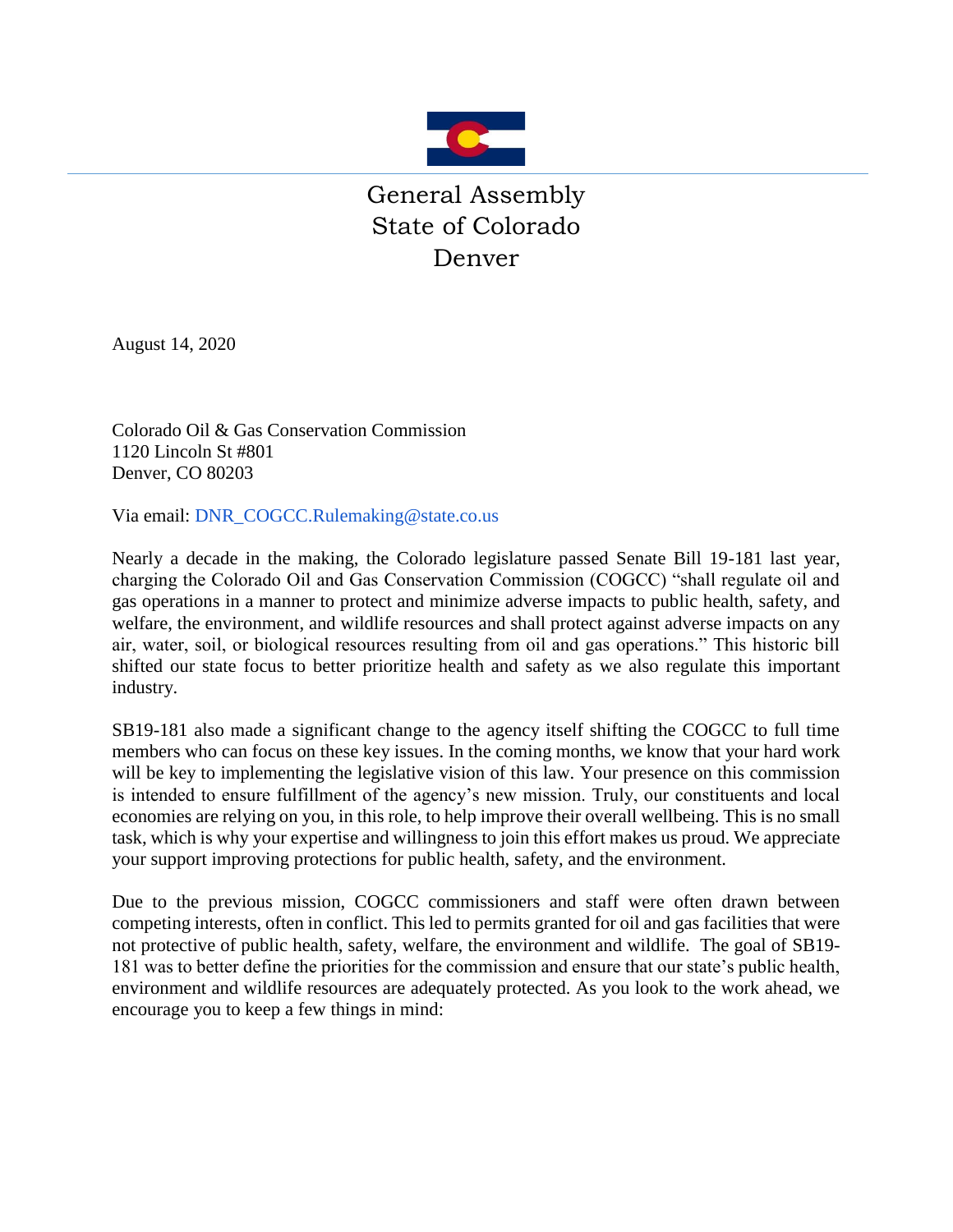Alternative Locations: Environmental and wildlife concerns where oil and gas locations are sited matters both in populated areas and unpopulated areas. We also provided a directive that the COGCC "shall" protect "biological resources" from adverse impacts. Both provisions were included because our open spaces and wildlife are important though can be overlooked considering conflicts arising in populated areas. The goal of 181 is to ensure we're prioritizing the health and safety of both the people of Colorado and our environmental resources.

Local Control: SB19-181 was clear: both the COGCC and local governments have independent and coequal land use authority over oil and gas development. Prior to SB19- 181, local governments were preempted by the state under most circumstances when those local governments tried to put into place stronger regulations than the COGCC provided. We wanted to make sure that did not happen again. SB19-181 allows local governments to have stronger regulations than the state, but it does not allow local governments with weaker regulations to overrule the state. The COGCC mandate to protect public health, safety, welfare and the environment applies to all parts of the state. Oil and gas development must satisfy both local and state regulations to be allowed to proceed. This type of independent and coequal land use authority between local governments and the Mined Land Reclamation Board is how hard rock mining has been regulated for decades. It will work for oil and gas development as well.

As a commission you have the opportunity and obligation to promulgate truly transformative rules that ensure protection of Coloradoans, our environment, and wildlife. The rulemaking ahead of you must consider a range of issues from reducing wastewater and produced water; protecting all public water systems; improving communication with, and providing protections for, disproportionately impacted communities; considerations of cumulative impacts; balancing the needs of multiple stakeholders; and harmonizing state laws with local laws. There is a lot to do but we believe that you are up to the task and look forward to your efforts implementing the whole of SB 19-181.

Sincerely,

Senator Jeff Bridges Senator Jessie Danielson Majority Leader Steve Fenberg Senator Rhonda Fields Senator Mike Foote Senate President Leroy Garcia Senator Joann Ginal Senator Julie Gonzales Senator Chris Hansen Senator Pete Lee Senator Dominick Moreno Senator Brittany Pettersen Senator Robert Rodriguez Senator Tammy Story